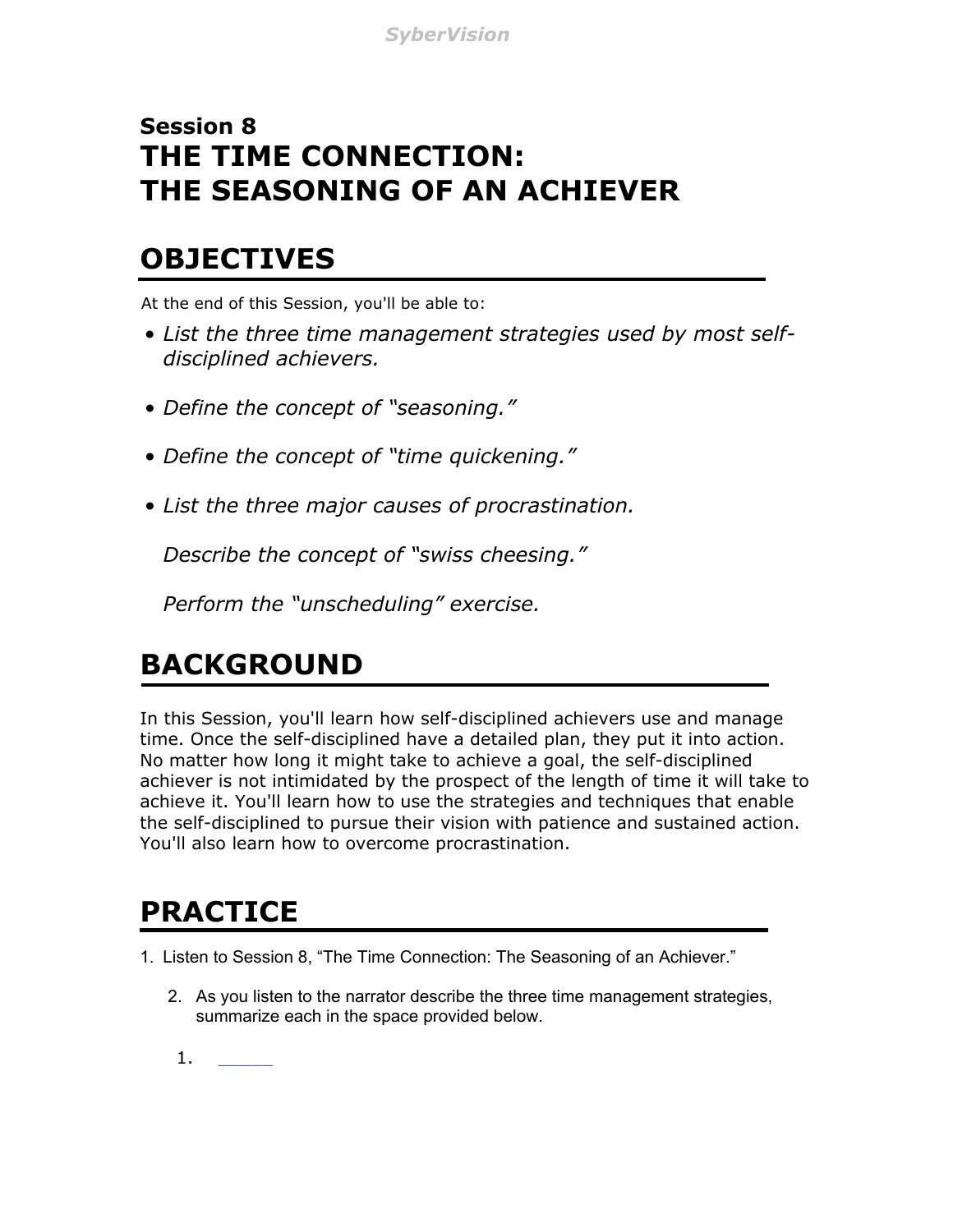*SyberVision*

2.  $\qquad \qquad$ 3. \_\_\_\_\_

\_\_\_\_\_

 $\overline{\phantom{a}}$ 

\_\_\_\_\_

\_\_\_\_\_

\_\_\_\_\_

3. Listen to the narrator describe the concept of "seasoning." In the space provided below write a definition of "seasoning."

4. Listen to the narrator describe the concept of "time quickening." In the space provided below, write a definition of "time quickening."

5. When described by the narrator, list the three major causes of procrastination.

6. When explained by the narrator, describe in the space below ho to overcome procrastination.

7. Listen to the narrator describe the concept of "swiss cheesing." In the space provided below write a definition of "swiss cheesing."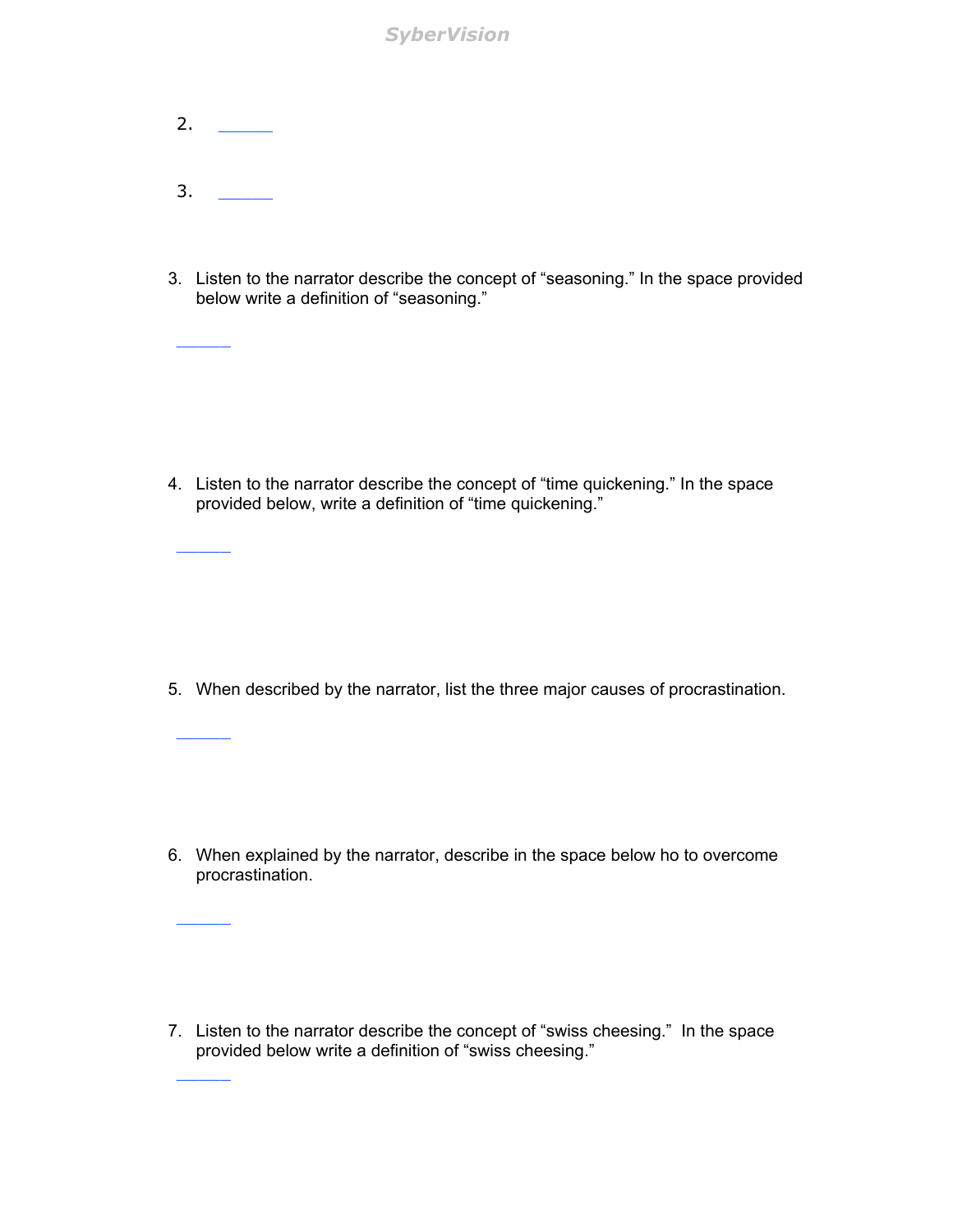8. When instructed by the narrator, use Form 8.1 to complete the Unscheduling exercise.

| UNSCHEDULING WORKSHEET |        |        |         |           |          |        |          |
|------------------------|--------|--------|---------|-----------|----------|--------|----------|
|                        | Sunday | Monday | Tuesday | Wednesday | Thursday | Friday | Saturday |
| 6:00                   |        |        |         |           |          |        |          |
| 7:00                   |        |        |         |           |          |        |          |
| 8:00                   |        |        |         |           |          |        |          |
| 9:00                   |        |        |         |           |          |        |          |
| 10:00                  |        |        |         |           |          |        |          |
| 11:00                  |        |        |         |           |          |        |          |
| 12:00                  |        |        |         |           |          |        |          |
| 1:00                   |        |        |         |           |          |        |          |
| 2:00                   |        |        |         |           |          |        |          |
| 3:00                   |        |        |         |           |          |        |          |
| 4:00                   |        |        |         |           |          |        |          |
| 5:00                   |        |        |         |           |          |        |          |
| 6:00                   |        |        |         |           |          |        |          |
| 7:00                   |        |        |         |           |          |        |          |
| 8:00                   |        |        |         |           |          |        |          |
| 9:00                   |        |        |         |           |          |        |          |
| 10:00                  |        |        |         |           |          |        |          |